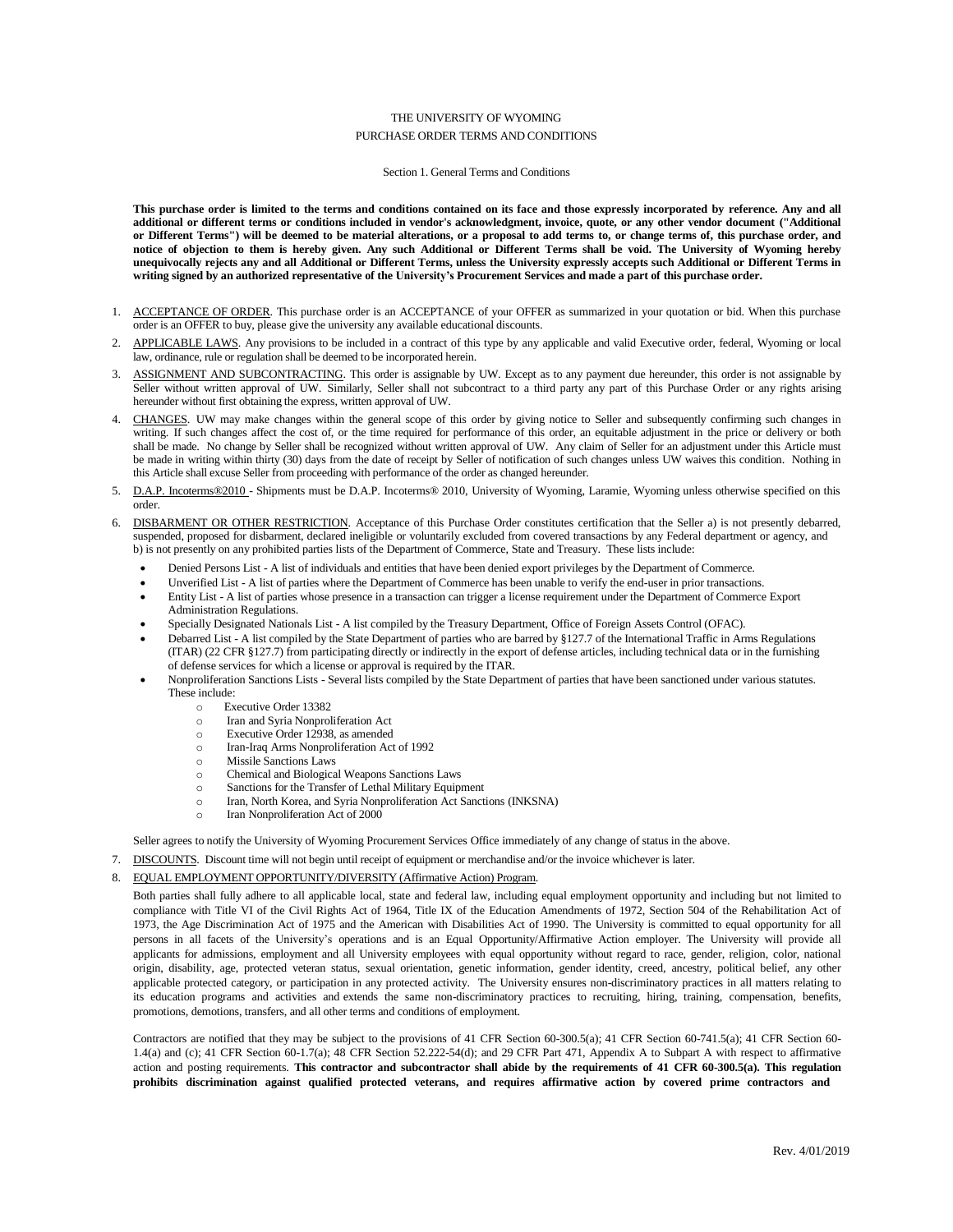subcontractors to employ and advance in employment qualified protected veterans. This contractor and subcontractor shall abide by the requirements of 41 CFR 60-741.5(a). This regulation prohibits discrimination against qualified protected veterans, and requires affirmative action by covered prime contractors and subcontractors to employ and advance in employment qualified protected veterans.

9. EXPORT COMPLIANCE. UW, its employees and its agents are subject to U.S. export control laws that prohibit or restrict a) transactions with certain parties, and b) the type and level of technologies and services that may be exported. These laws include, without limitation, the Arms Export Control Act, the Export Administration Act, and the International Economic Emergency Powers Act, and regulations issued pursuant to these, including the International Traffic in Arms Regulations (ITAR) and the Export Administration Regulations (EAR).

Acceptance of this Purchase Order constitutes Seller's certification that Seller a) shall comply with U.S. export controls in all dealings with UW, and b) shall provide information to UW on the product(s) being purchased to enable UW to determine the export controls applicable to the product and related technology. Specifically, Seller shall identify the jurisdiction (ITAR or EAR) and classification of its product(s) prior to delivery of such products to UW. The suggested format for this information is set out in Exhibit 1 below.

- 10. INDEMNIFICATION. The Seller agrees that it will be responsible to, and indemnify and hold harmless, UW, its board, officers, and employees, from any loss, cost damage, expense or liability by reason of property damages or personal injury of whatsoever kind or character, arising out of, as a result of, or in connection with the performance of its obligations under this Purchase Order. This indemnity obligation will survive the expiration or termination of this Purchase Order by either party.
- 11. INSPECTION. The equipment, supplies or services furnished shall be exactly as specified in this order, free from all defects in Seller's design, workmanship and materials, and, except as otherwise provided in this order, shall be subject to inspection and test by The University of Wyoming (UW) at all times and places. If prior to final acceptance, any equipment, supplies or services are found to be defective or not as specified, UW may reject them, require Seller to correct them without charge, or require delivery of such equipment, supplies or services at a reduction in price which is equitable under the circumstances. If Seller is unable or refuses to correct such items within a time deemed reasonable by UW, UW may terminate the order in whole or in part. Seller shall bear all risks as to rejected equipment, supplies and services and, in addition to any costs for which Seller may become liable to UW under other provisions of this order, shall reimburse UW for all transportation cost, other related costs incurred, or payments to Seller in accordance with the terms of this order for unaccepted equipment, supplies and services. Notwithstanding final acceptance and payment, Seller shall be liable for latent defects, fraud or such gross mistakes as amount to fraud. Any test programs and procedures required by the specifications are in addition to, and do not limit, UW's rights provided in this Article.
- 12. INSURANCE. Seller agrees that it and its subcontractors will maintain, throughout the term of the agreement and for a reasonable period after the agreement, general liability insurance including property damage , bodily injury, contractual liability, errors and omissions and products completed operations, in reasonable limits covering the obligations set forth above, and will maintain all workers' compensation coverage (either by insurance or, if qualified pursuant to law, through a self-insurance program) and employer's stop gap liability coverage required by law.
- 13. INTERPRETATION. The laws of the State of Wyoming shall govern in connection with formation, performance and the legal enforcement of this purchase order.
- 14. LABOR DISPUTES. Seller shall give prompt notice to UW of any actual or potential labor dispute which delays or may delay timely performance of this order.
- 15. PATENT AND COPYRIGHTS. Any discovery or invention or copyrightable materials develop in the course of or resulting from work carried on under this order shall be the property of UW. If the source of the funds for this order is federal, any applicable federal patent and copyright rules also apply, take precedence and supersede this provision.
- 16. PATENT INDEMNITY. Seller shall pay all royalty and license fees relating to the items covered hereby. In the event any third party shall claim that the manufacture, use and sale of these goods covered hereby, infringes on any copyright, trade mark or patent, the Seller shall indemnify UW and hold UW harmless from any cost, expenses, damage or loss incurred in any manner by UW on account of any such alleged infringement.
- 17. PAYMENTS. To insure prompt payment, mail invoice to address shown on front of purchase order. Invoices not mailed as directed will delay payment, or may become lost. Do not send invoice to the Purchasing Department.
- 18. PURCHASE ORDER NUMBER. The purchase order number must appear on all correspondence, shipping documents and packages.
- 19. RISK OF LOSS. Seller assumes all risk of loss of or damage to all goods ordered and all work in process, materials, and other items related to this Purchase Order until the same are finally accepted by the University. Seller also assumes all risk of loss of or damage to any goods, works in progress, materials and other items rejected by UW until the same are accepted by UW.
- 20. SOVEREIGN IMMUNITY. The university does not waive its sovereign or governmental immunity by entering into this agreement and fully retains all immunities and defenses provided by law with regard to any action based on this agreement. Any actions or claims against the University must be in accordance with and are controlled by the Wyoming Governmental Claims Act, W.S. 1-39-101 et seq. (1977) as amended.
- 21. TAX EXEMPT. The University of Wyoming is an agency of the State of Wyoming and may be tax exempt depending on the laws and regulations of the merchant's/seller's/vendor's jurisdiction. Our Federal ID # is 83-6000331.
- 22. TERMINATION AND DELAYS. UW may by written notice stating the extent and effective date, terminate this order for convenience in whole or in part, at any time. UW shall pay Seller as full compensation for performance until such termination: (1) the unit or pro rata order price for the delivered and accepted portion; and (2) a reasonable amount, not otherwise recoverable from other sources by Seller as approved by UW with respect to the undelivered or unaccepted portion of this order, provided compensation hereunder shall in no event exceed the total order price. UW will pay only for goods delivered or services rendered prior to the date of termination. UW may by written notice terminate this order for Seller's default, in whole or in part, at any time, if Seller refuses or fails to comply with the provisions of this order, or so fails to make progress as to endanger performance and does not cure such failure within a reasonable period of time, or fails to make deliveries of the item or services or to perform the services within the time specified or any written extension thereof. In such event, UW may purchase or otherwise secure items or services and, except as otherwise provided herein, Seller shall be liable to UW for any excess costs occasioned UW thereby.

If after notice or termination for default, UW determines that the Seller was not in default or that the failure to perform this order is due to causes beyond the control and without the fault or negligence of Seller (including, but not restricted to, acts of God or of the public enemy, acts of UW, acts of Government, fires, floods, epidemics, quarantine restrictions, strikes, freight embargoes, unusually severe weather, and delays of a subcontractor of supplier due to such causes and without the fault of negligence of the subcontractor or supplier), termination shall be deemed for the convenience of UW, unless UW determines that the items or services covered by this order were obtainable from other sources in sufficient time to meet the required delivery schedule.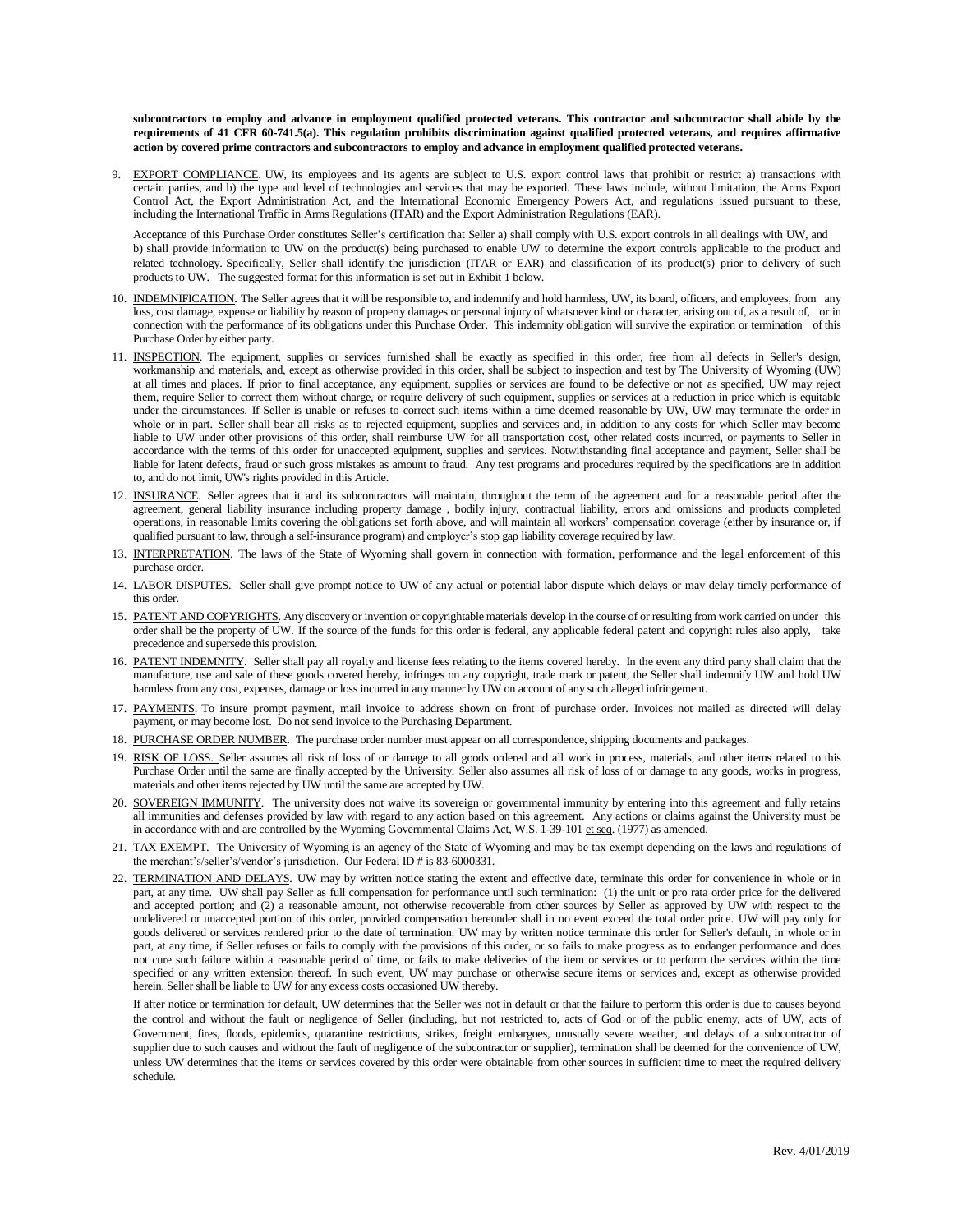If UW determines that Seller has been delayed in the work due to causes beyond the control and without the fault or negligence of the Seller, UW may extend the time for completion of the work called for by this order, when promptly applied for in writing by Seller, and if such delay is due to failure of UW, not caused or contributed to by Seller, to perform services or deliver property in accordance with the terms of the order, the time and price of the order shall be subject to change under the Changes Article. Sole remedy of Seller in event of delay by failure of UW to perform shall, however, be limited to any money actually and necessarily expended in the work during the period of delay, solely by reason of delay. UW shall not be liable to Seller **for any lost or anticipated profits or other incidental or consequential damages**.

The rights and remedies of UW provided in this Article shall not be exclusive and are in addition to any other rights and remedies provided by law or under this order.

As used in this Article, the word "Seller" includes Seller and his subsuppliers at any time.

- 23. TRADEMARK. Seller will not use the name, insignia, or symbols of UW, its faculties or departments or any variations or combinations thereof without UW's prior written consent.
- 24. WARRANTIES. Seller warrants that the goods and services set forth herein are (a) are of merchantable quality free from defects in labor, material and manufacture, (b) in compliance, with any drawings or specifications incorporated or referenced herein and with any samples furnished by the Seller (c) comply with all applicable laws, codes, and regulations (d) are not restricted in any way by patents, copyrights, trade secrets, or any other rights of third parties. If any of the foregoing warranties is breached, Seller agrees to correct all defects and nonconformities, to be liable for all direct, indirect, consequential and other damages suffered by UW, and to defend and indemnify UW from any claim asserted by any person resulting in whole or in part from such breach. Seller further warrants that all services hereunder shall be performed by personnel experienced and highly skilled in their profession and in accordance with the highest applicable standards of professionalism for comparable or similar services. Seller shall be responsible for the professional quality, timeliness, coordination and completeness of the services.

| Are any of the products subject to the Export<br><b>Administration Regulations (EAR)?</b><br>Yes<br>No lot in the North State of the North State of the North State of the North State of the North State of the N | If YES, indicate the ECCN No. of each product:                            |
|--------------------------------------------------------------------------------------------------------------------------------------------------------------------------------------------------------------------|---------------------------------------------------------------------------|
| Are any of the products subject to the International<br>Traffic in Arms Regulations (ITAR)?<br>Yes<br>No l                                                                                                         | If YES, indicate the USML Category and<br>Sub - Category of each product: |

# Exhibit 1

Section 2 – Additional Terms and Conditions for Federal Contracts and Grants

When the University of Wyoming purchases goods or services, (a) through federal procurement "contracts" subject to the Federal Acquisition Regulations, (b) through federal "grants" subject to the OMB Uniform Guidance, and/or (c) through "cooperative agreements," which may include items from the FAR and/or from the OMB Uniform Guidance, additional terms and conditions apply.

The following applicable provisions are hereby incorporated by reference into this agreement with the same force and effect as if set forth in the full text. Clauses to the Federal Acquisition Regulation are available at [http://www.acquisition.gov.](http://www.acquisition.gov/) The clauses that govern a particular federal contract are those in effect at the time the federal contract is awarded to the University.

For purposes of this Purchase Order, in the following clauses the term "contract" shall mean "this order"; the term "Contractor" shall mean "Seller"; and the term "Government" and "Contracting Officer" shall mean "The University of Wyoming".

A. Clauses Which Apply Regardless of Dollar Amount of Subcontract:

| <b>Clause</b> | Title                                                                                     |
|---------------|-------------------------------------------------------------------------------------------|
| 52.203.11     | Certification and Disclosure Regarding Payments to Influence Certain Federal Transactions |
|               |                                                                                           |
| 52,203.7      | <b>Anti-Kickback Procedures</b>                                                           |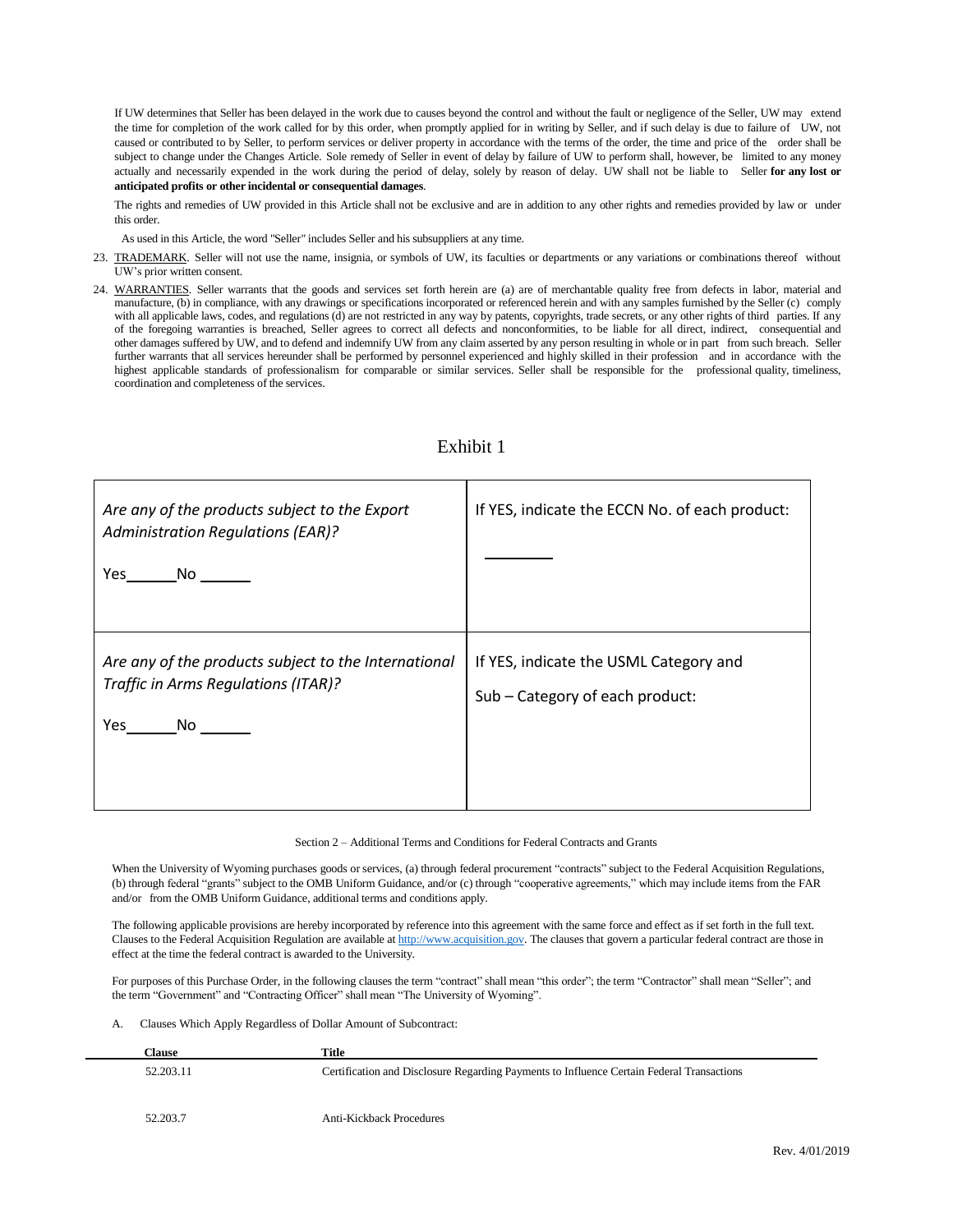|                            | 52.209.6                    | Protecting the Government's Interest When Subcontracting with Contractors Debarred,<br>Suspended, or Proposed for Debarment                                                                                                                                                                                                                                                                                                                                                                                                                                                                                            |
|----------------------------|-----------------------------|------------------------------------------------------------------------------------------------------------------------------------------------------------------------------------------------------------------------------------------------------------------------------------------------------------------------------------------------------------------------------------------------------------------------------------------------------------------------------------------------------------------------------------------------------------------------------------------------------------------------|
|                            | 52.215.14                   | <b>Integrity of Unit Prices</b>                                                                                                                                                                                                                                                                                                                                                                                                                                                                                                                                                                                        |
|                            | 52.222.1                    | Notice to the Government of Labor Disputes                                                                                                                                                                                                                                                                                                                                                                                                                                                                                                                                                                             |
|                            | 52.222.21                   | Prohibition of Segregated Facilities                                                                                                                                                                                                                                                                                                                                                                                                                                                                                                                                                                                   |
|                            | 52.222.26                   | <b>Equal Opportunity</b>                                                                                                                                                                                                                                                                                                                                                                                                                                                                                                                                                                                               |
|                            | 52.222.35                   | <b>Equal Opportunity for Veterans</b>                                                                                                                                                                                                                                                                                                                                                                                                                                                                                                                                                                                  |
|                            | 52.222.36                   | Affirmative Action for Workers with Disabilities                                                                                                                                                                                                                                                                                                                                                                                                                                                                                                                                                                       |
|                            | 52.222.37                   | <b>Employment Reports on Veterans</b>                                                                                                                                                                                                                                                                                                                                                                                                                                                                                                                                                                                  |
|                            | 52.222.4                    | Contracts Work Hours and Safety Standards - Overtime Compensation                                                                                                                                                                                                                                                                                                                                                                                                                                                                                                                                                      |
|                            |                             |                                                                                                                                                                                                                                                                                                                                                                                                                                                                                                                                                                                                                        |
|                            | 52.222.41                   | Service Contract Labor Standards                                                                                                                                                                                                                                                                                                                                                                                                                                                                                                                                                                                       |
|                            | 52.225.13                   | Restrictions on certain Foreign Purchases                                                                                                                                                                                                                                                                                                                                                                                                                                                                                                                                                                              |
|                            | 52.227.10                   | Filing of Patent Applications - Classified Subject Matter                                                                                                                                                                                                                                                                                                                                                                                                                                                                                                                                                              |
|                            | 52.227.11/13                | Patent Rights                                                                                                                                                                                                                                                                                                                                                                                                                                                                                                                                                                                                          |
|                            | 52.247.63                   | Preference for Privately Owned U.S. - Flag Air Carriers                                                                                                                                                                                                                                                                                                                                                                                                                                                                                                                                                                |
|                            | 52.247.64                   | Preference for Privately Owned U.S. - Flag Commercial Vessels                                                                                                                                                                                                                                                                                                                                                                                                                                                                                                                                                          |
|                            | 52.249.5                    | Termination for Convenience of the Government (Services)                                                                                                                                                                                                                                                                                                                                                                                                                                                                                                                                                               |
| 2 CFR 200 -<br>Appendix II | than Executive Order 12549. | Debarment and Suspension (Executive Orders 12549 and 12689) - A contract award (see 2 CFR 180.220) must not be made to<br>parties listed on the governmentwide exclusions in the System for Award Management (SAM), in accordance with the OMB<br>guidelines at 2 CFR 180 that implement Executive Orders 12549 (3 CFR part 1986 Comp., p. 189) and 12689 (3 CFR part<br>1989 Comp., p. 235), "Debarment and Suspension." SAM Exclusions contains the names of parties debarred, suspended, or<br>otherwise excluded by agencies, as well as parties declared ineligible under statutory or regulatory authority other |
| В.                         |                             | Additional Clauses Required in Subcontracts/Purchase Orders Exceeding \$10,000:                                                                                                                                                                                                                                                                                                                                                                                                                                                                                                                                        |

| 52.219.8  | <b>Utilization of Small Business Concerns</b> |
|-----------|-----------------------------------------------|
| 52.222.54 | <b>Employment Eligibility Verification</b>    |

C. Additional Clauses Required in Subcontracts/Purchase Orders Exceeding \$25,000:

2 CFR 200- Appendix II All contracts in excess of \$10,000 must address termination for cause and for convenience by the non-Federal entity including the manner by which it will be effected and the basis for settlement.

|    | 52.227.1                | Authorization and Consent                                                        |
|----|-------------------------|----------------------------------------------------------------------------------|
|    | 52.227.2                | Notice and Assistance Regarding Patent and Copyright Infringement                |
|    |                         |                                                                                  |
|    | 52.227.3                | Patent Indemnity                                                                 |
| D. |                         | Additional Clauses Required in Subcontracts/Purchase Orders Exceeding \$100,000: |
|    | 33 U.S.C. 1251 et. seq  | Federal Water Pollution Control Act                                              |
|    | 42 U.S.C. 7401, et. seq | Clean Air Act Uniform Guidance is \$150,000                                      |
|    | 52.203.12               | Limitation on Payments to Influence Certain Federal Transactions                 |
|    | 52.203.6                | Restrictions on Subcontractor Sales to Government                                |
|    | 52.209.5                | <b>Certification Regarding Responsibility Matters</b>                            |
|    | 52.215.1                | Instructions to Offerors - Competitive                                           |
|    | 52.215.2                | Audit and Records - Negotiation                                                  |
|    | 52.219.13               | Notice of Set-Aside of Orders                                                    |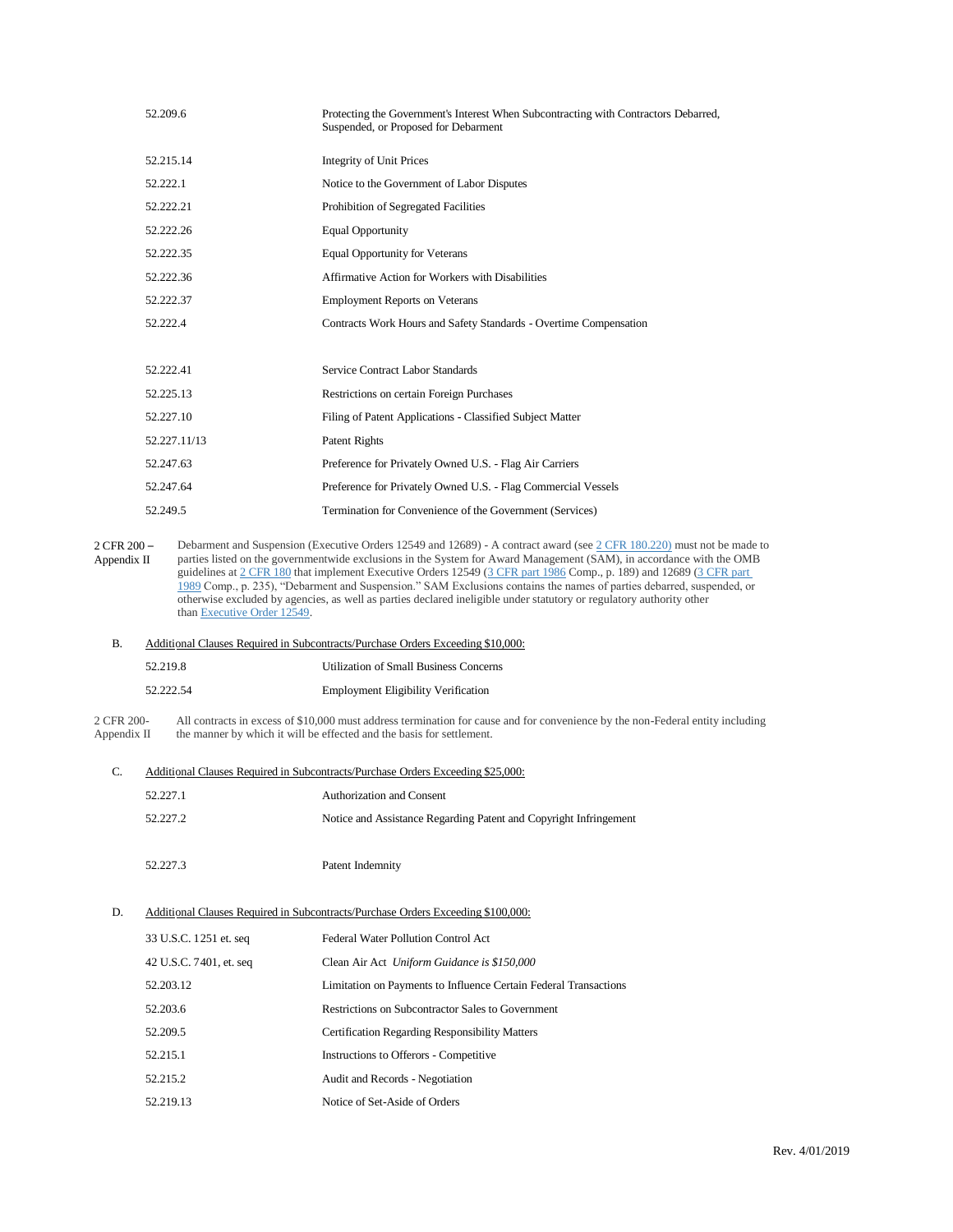### D. Additional Clauses Required in Subcontracts/Purchase Orders Exceeding \$150,000: 2 CFR 200 – Appendix II Contracts for more than the simplified acquisition threshold currently set at \$150,000, which is the inflation adjusted amount determined by the Civilian Agency Acquisition Council and the Defense Acquisition Regulations Council (Councils) as authorized by [41 U.S.C. 1908,](https://www.law.cornell.edu/uscode/text/41/1908) must address administrative, contractual, or legal remedies in instances where contractors violate or breach contract terms, and provide for such sanctions and penalties as appropriate. 2 CFR 200 – Appendix II Byrd Anti-Lobbying Amendment [\(31 U.S.C. 1352\)](https://www.law.cornell.edu/uscode/text/31/1352) - Contractors that apply or bid for an award exceeding \$100,000 must file the required certification. Each tier certifies to the tier above that it will not and has not used Federal appropriated funds to pay any person or organization for influencing or attempting to influence an officer or employee of any agency, a member of Congress, officer or employee of Congress, or an employee of a member of Congress in connection with obtaining any Federal contract, grant or any other award covered by  $\frac{31 \text{ U.S.C.}}{352 \text{ E.}}$  Each tier must also disclose any lobbying with non-Federal funds that takes place in connection with obtaining any Federal award. Such disclosures are forwarded from tier to tier up to the non-Federal award. E. Additional Clauses Required in Subcontracts/Purchase Orders Exceeding \$500,000: 52.219.9 Small Business Subcontracting Plan F. Additional Clauses Required in Subcontracts/Purchase Orders Exceeding \$550,000: 52.215.12/13 Subcontractor Certified Costs or Pricing Data G. Clauses Which Apply Under Other Specific Conditions: 52.204.2 Security Requirements 52.223.3 Hazardous Material Identification and Material Safety Data 2 CFR 200 – Appendix II Equal Employment Opportunity. Except as otherwise provided under [41 CFR Part 60,](https://www.law.cornell.edu/cfr/text/41/part-60) all contracts that meet the definition of "federally assisted construction contract" in [41 CFR Part 60-1.3](https://www.law.cornell.edu/cfr/text/41/part-60-1.3) must include the equal opportunity clause provided under 41 CFR [60-1.4\(b\),](https://www.law.cornell.edu/cfr/text/41/60-1.4) in accordance with Executive Order 11246, "Equal Employment Opportunity" (30 FR 12319, 12935, 3 CFR Part, 1964-1965 Comp., p. 339), as amended by Executive Order 11375, "Amending Executive Order 11246 Relating to Equal Employment Opportunity," and implementing regulations at [41 CFR part 60,](https://www.law.cornell.edu/cfr/text/41/part-60) "Office of Federal Contract Compliance Programs, Equal Employment Opportunity, Department of Labor." 2 CFR 200 – Appendix II Davis-Bacon Act, as amended [\(40](https://www.law.cornell.edu/uscode/text/40/) U.S.C. [3141](https://www.law.cornell.edu/uscode/text/40/3141)[-3148\).](https://www.law.cornell.edu/uscode/text/40/3148) When required by Federal program legislation, all prime construction contracts in excess of \$2,000 awarded by non-Federal entities must include a provision for compliance with the Davis-Bacon Act [\(40](https://www.law.cornell.edu/uscode/text/40/) U.S.C. [3141](https://www.law.cornell.edu/uscode/text/40/3141)[-3144\)](https://www.law.cornell.edu/uscode/text/40/3144) as supplemented by Department of Labor regulations [\(29 CFR Part 5,](https://www.law.cornell.edu/cfr/text/29/part-5) "Labor Standards Provisions Applicable to Contracts Covering Federally Financed and Assisted Construction"). In accordance with the statute, contractors must be required to pay wages to laborers and mechanics at a rate not less than the prevailing wages specified in a wage determination made by the Secretary of Labor. In addition, contractors must be required to pay wages not less than once a week. The non-Federal entity must place a copy of the current prevailing wage determination issued by the Department of Labor in each solicitation. The decision to award a contract or subcontract must be conditioned upon the acceptance of the wage determination. The non-Federal entity must report all suspected or reported violations to the Federal awarding agency. The contracts must also include a provision for compliance with the Copeland "Anti-Kickback" Act [\(40](https://www.law.cornell.edu/uscode/text/40/3145)  [U.S.C. 3145\)](https://www.law.cornell.edu/uscode/text/40/3145), as supplemented by Department of Labor regulations [\(29 CFR Part 3,](https://www.law.cornell.edu/cfr/text/29/part-3) "Contractors and Subcontractors on Public Building or Public Work Financed in Whole or in Part by Loans or Grants from the United States"). The Act provides that each contractor or subrecipient must be prohibited from inducing, by any means, any person employed in the construction, completion, or repair of public work, to give up any part of the compensation to which he or she is otherwise entitled. The non-Federal entity must report all suspected or reported violations to the Federal awarding agency. 2 CFR 200 – Appendix II Contract Work Hours and Safety Standards Act [\(40](https://www.law.cornell.edu/uscode/text/40/) U.S.C. [3701](https://www.law.cornell.edu/uscode/text/40/3701)[-3708\)](https://www.law.cornell.edu/uscode/text/40/3708). Where applicable, all contracts awarded by the non-Federal entity in excess of \$100,000 that involve the employment of mechanics or laborers must include a provision for compliance with [40](https://www.law.cornell.edu/uscode/text/40/) U.S.C. [3702](https://www.law.cornell.edu/uscode/text/40/3702) and [3704,](https://www.law.cornell.edu/uscode/text/40/3704) as supplemented by Department of Labor regulations [\(29 CFR Part 5\)](https://www.law.cornell.edu/cfr/text/29/part-5). Under 40 [U.S.C. 3702](https://www.law.cornell.edu/uscode/text/40/3702) of the Act, each contractor must be required to compute the wages of every mechanic and laborer on the basis of a standard work week of 40 hours. Work in excess of the standard work week is permissible provided that the worker is compensated at a rate of not less than one and a half times the basic rate of pay for all hours worked in excess of 40 hours in the work week. The requirements of [40 U.S.C. 3704](https://www.law.cornell.edu/uscode/text/40/3704) are applicable to construction work and provide that no laborer or mechanic must be required to work in surroundings or under working conditions which are unsanitary, hazardous or dangerous. These requirements do not apply to the purchases of supplies or materials or articles ordinarily available on the open market, or contracts for transportation or transmission of intelligence. 2 CFR 200 – Rights to Inventions Made Under a Contract or Agreement. If the Federal award meets the definition of "funding agreement"

Appendix II under  $37 \text{ CFR } \frac{8}{12}$  and the recipient or subrecipient wishes to enter into a contract with a small business firm or nonprofit organization regarding the substitution of parties, assignment or performance of experimental, developmental, or research work under that "funding agreement," the recipient or subrecipient must comply with the requirements of [37 CFR](https://www.law.cornell.edu/cfr/text/37/part-401)  [Part 401,](https://www.law.cornell.edu/cfr/text/37/part-401) "Rights to Inventions Made by Nonprofit Organizations and Small Business Firms Under Government Grants, Contracts and Cooperative Agreements," and any implementing regulations issued by the awarding agency.